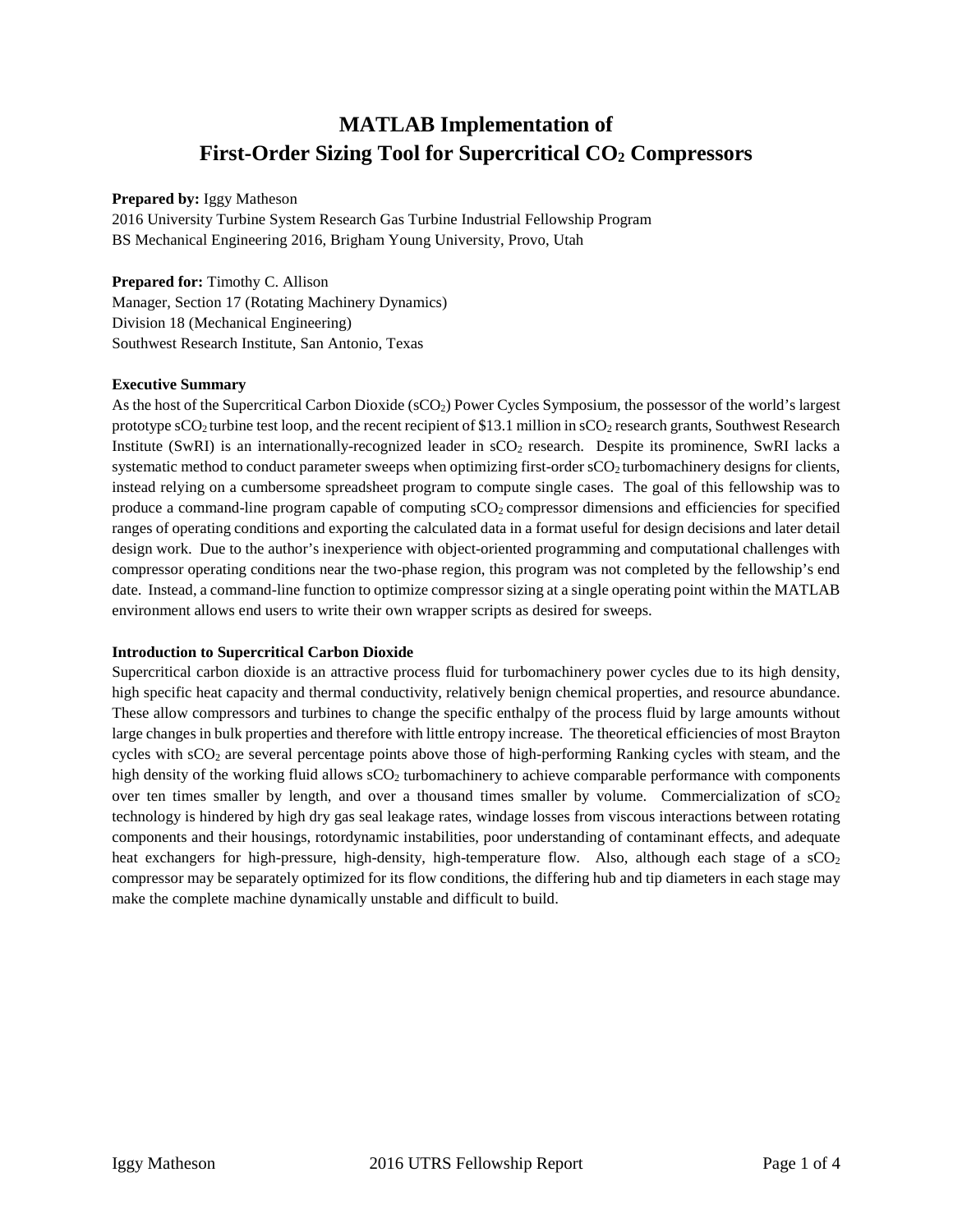#### **Pre-existing Spreadsheet-Based First-Order Sizing Tool**

The existing tool used by SwRI engineers for first-order compressor sizing on client projects is the Excel spreadsheet seen below. Operating conditions are entered in the blocks on the left, and stage parameters are calculated in the columns of the main block and summarized in the bottom block. Users must manually add and delete columns as

needed for the desired stage count, and the resulting data and plots cannot be easily exported to other programs and spreadsheets. The spreadsheet template is built for a single machine at a single operating point, making it difficult to chart performance trends as operating conditions or the stage count change. The order of calculations is difficult to follow, and the dependency is fixed. This sometimes leads to first-stage calculation failure, requiring end users to manually enter reasonable values for stage dimensions (usually the hub diameter) instead of allowing the tool to compute them. Users must manually adjust one



*Figure 1. Existing first-order sizing tool.*

parameter, the "enthalpy change multiplier" to produce the same tip diameter for each stage. It was felt that a command-line program using the same calculation sequence would increase the flexibility and accuracy of first-order sizing efforts and allow optimization earlier in the design process.

#### **Program Structure**

The first-order sizing tool was written iteratively, as the author's understanding of the problem and MATLAB code improved. The first iteration was a single script to replicate the results of the Excel spreadsheet for a single case. Next came a package of separate scripts operating on the same workspace to compute stage properties, for a series of machines with the same operating conditions but different stage counts. To run a compressor analysis, a **Main** script was called, which called separate scripts to read in machine definitions, compute boundary conditions, initialize variables, compute stage properties and optimize them for uniform hub and tip diameter, compute overall machine performance, and generate various plots. Hub and tip diameter were controlled using simple proportional feedback loops that applied relative diameter errors to each stage's two degrees of freedom: the enthalpy change multiplier and the suction Mach number. All properties were saved to cell variables in the workspace with one cell entry for each machine definition, each cell entry consisting of a vector with the values of the applicable variable for each stage of the machine. All plots were generated in separate figures and remained on the desktop.

 After the initial script package was working for the thirty-six test cases (four stage counts at each of six operating conditions, and two stage counts at each of six more operating conditions), it was felt that the code was complex enough to merit a graphical user interface (GUI) for easy management of inputs and outputs. It was also felt that the input and output file structure of the GUI would strongly influence the class and method structure of the desired objectoriented, parameter-sweeping final app, so the GUI was written first with the intention of integrating the compressor algorithms later. Due to the author's lack of experience with event handlers and callback functions, the GUI was not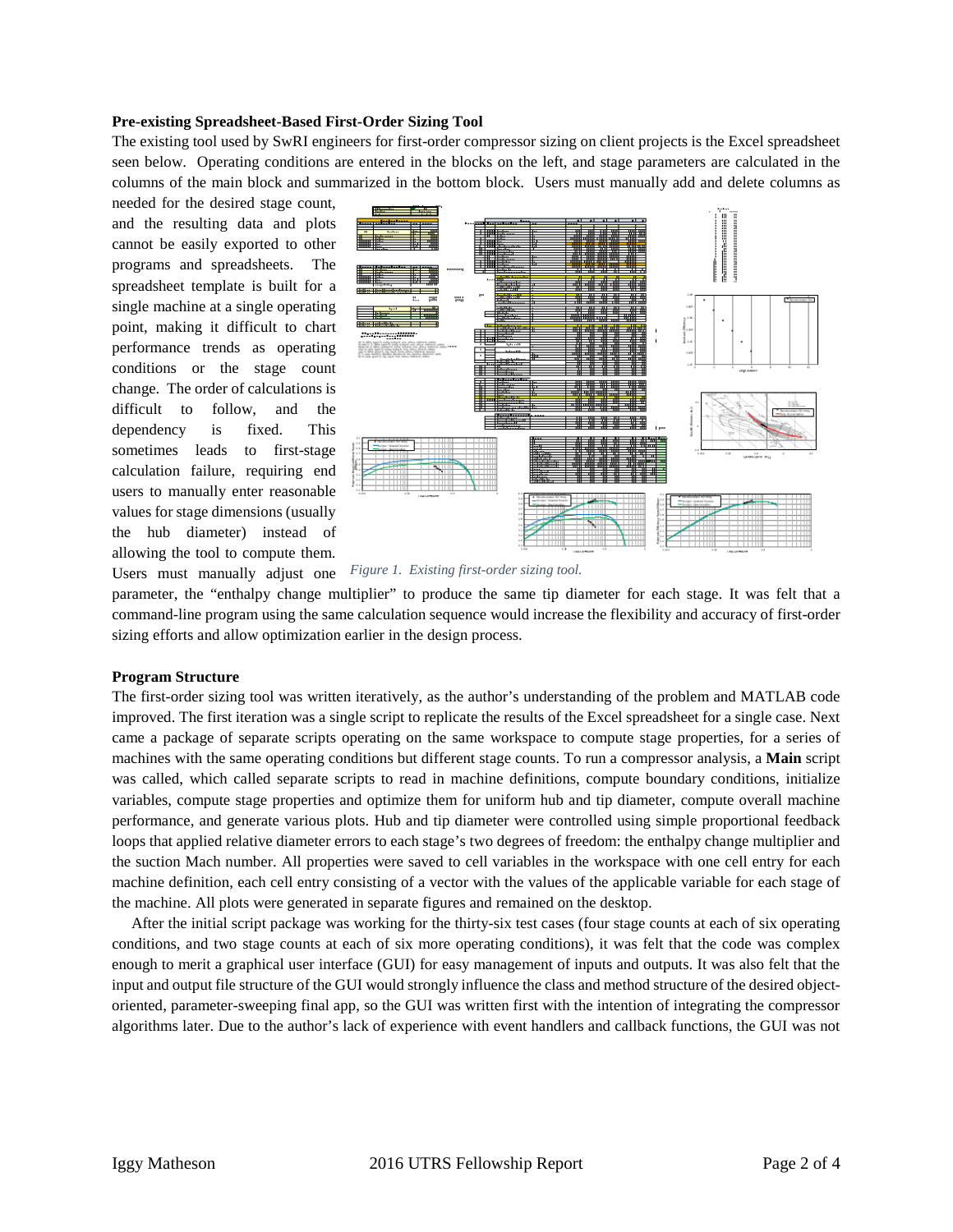complete by the end of the fellowship, and work on the objectoriented conversion and parameter sweeps had not yet begun. A sample window from the GUI is displayed at right. Users can save analysis configurations consisting of unique combinations of operating case, machine definition, parameter sweep, and plot output. These definitions are stored as data files in a subfolder and can be added, edited, and deleted in other GUI windows (not pictured).

 Once it was clear that not all desired structure and functionality of the application would be ready by the end of the fellowship, the **Main** script was modified to run as a function that operates on a single machine definition and operating condition and saves all stage information to a single data structure variable and all plots to a user-specified folder. Because the single-machine **Single** function leaves the desktop and workspace clean, it can be called within a user-defined wrapper script to run parameter sweeps for optimization purposes even though it depends on the same set of interacting scripts as the multi-machine-capable **Main** script.



*Figure 2. Sample window from incomplete GUI.*

#### **Sequence of Calculations**

The calculations implemented in the MATLAB code closely followed those in the original spreadsheet, but with some differences. Because  $\text{sCO}_2$  cycles operate very close to the two-phase region, the industry-standard REFPROP program was used to calculate thermodynamic properties of the process fluid. This program is implemented slightly differently in Excel and MATLAB, with different results near the critical lines. Because any two thermodynamic properties can be used to obtain any other thermodynamic property of a simple compressible system, the order of property calculations could usually be changed to prevent divergence. The optimization loop frequently entered the two-phase region during code testing, which also required changes in the calculation sequence.

#### **Further Work**

Further work should focus on developing a robust calculation algorithm that avoids the two-phase region and other divergence errors, perhaps by a path-finding routine that explores all possible calculation sequences before returning an error. Several dozen possible calculation sequences are estimated to exist, too many to rigorously test during the span of the fellowship. Although a calculation sequence was found that worked for all thirty-six test cases, it produced a two-phase error when the code was first used on a client project, during the last week of the fellowship. This left too little time to find a new calculation sequence that worked for the thirty-seventh case. Due to the wide variety of operating conditions which may be expected to occur in production  $\rm{sCO}_2$  turbomachinery and the different ways the optimization loop may respond to these, it is probable that no single calculation sequence exists which will return results for all physically reasonable combinations of operating condition and stage count. Since a software tool that requires extensive rewriting and testing for each new case is of little or no practical use, an adaptive algorithm is crucial. A routine to save and plot stage data from each iteration of the optimization routine, overlaid on a phase diagram, would help diagnose convergence failures.

 Besides an adaptive algorithm, the code lacks the originally requested parameter sweep capability. End users may easily write MATLAB scripts to run the single-condition code for any desired range of parameters and process the saved data from each run as needed, but the first-order sizing tool would be more complete and user-friendly if this capability was native to the app package.

 Although the sizing tool is meant for use from the command line, it is desirable to finish the graphical user interface to encourage use by engineers who are less familiar with the command line.